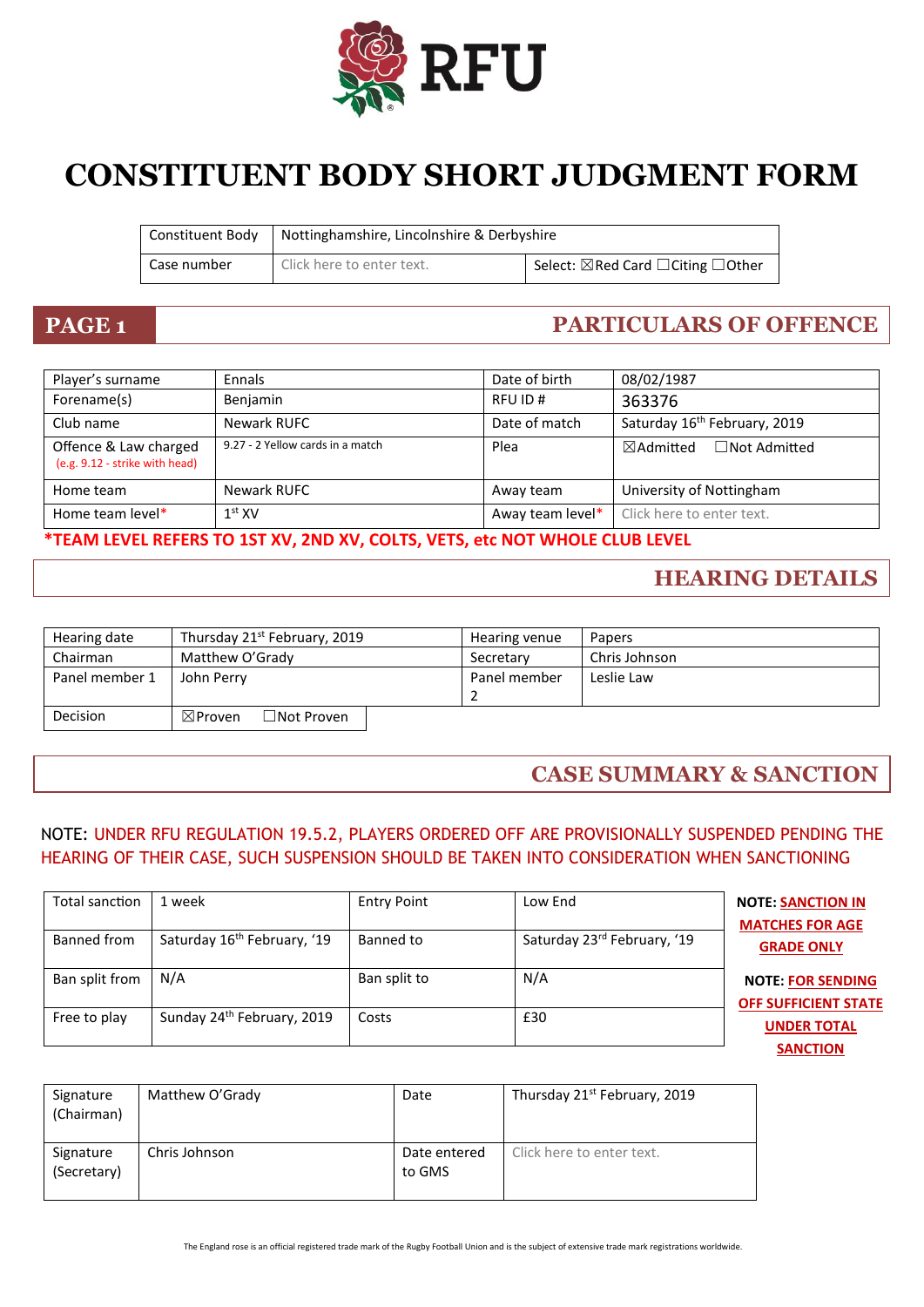### **PAGE 2 ASSESSMENT OF OFFENCE (REGULATION 19.11.8)**

| PLEASE TICK APPROPRIATE BOX:<br>⊠Intentional/deliberate 19.11.8(a)<br>□Reckless 19.11.8(b) |                                        |  |  |
|--------------------------------------------------------------------------------------------|----------------------------------------|--|--|
| Gravity of player's actions 19.11.8(c)                                                     | Nature of actions 19.11.8(d)           |  |  |
| Two foul play yellow cards one for multiple non-connecting<br>punches and one for dissent. | N/A                                    |  |  |
| Existence of provocation 19.11.8(e)                                                        | Whether player retaliated 19.11.8(f)   |  |  |
| N/A                                                                                        | N/A                                    |  |  |
| Self-defence 19.11.8(g)                                                                    | Effect on victim 19.11.8(h)            |  |  |
| N/A                                                                                        | N/A                                    |  |  |
| Effect on match 19.11.8(i)                                                                 | Vulnerability of victim 19.11.8(j)     |  |  |
| N/A                                                                                        | N/A                                    |  |  |
| Level of participation/premeditation 19.11.8(k)                                            | Conduct completed/attempted 19.11.8(L) |  |  |
| N/A                                                                                        | N/A                                    |  |  |
| Other features of player's conduct 19.11.8(m)                                              |                                        |  |  |
| N/A                                                                                        |                                        |  |  |
| Entry point number<br>Top end* Enter here                                                  | Mid-Range Enter here<br>Low End 1 week |  |  |
|                                                                                            |                                        |  |  |

**NOTE: STATE NUMBER OF WEEKS OR MATCHES ENTRY POINT FOR OFFENCE – ENTRY POINT IN MATCHES FOR AGE GRADE ONLY**

\*If top end, the Panel should identify an entry point between the top end and the maximum sanction (19.11.9) as set out in Appendix 2

In making the above assessment, the Panel should consider the RFU guidance (Note 2) set out in Appendix 5 (page 366) to Regulation 19. Significant weight should be given to RFU regulation 19.11.8(a), 19.11.8(h) and 19.11.8(i).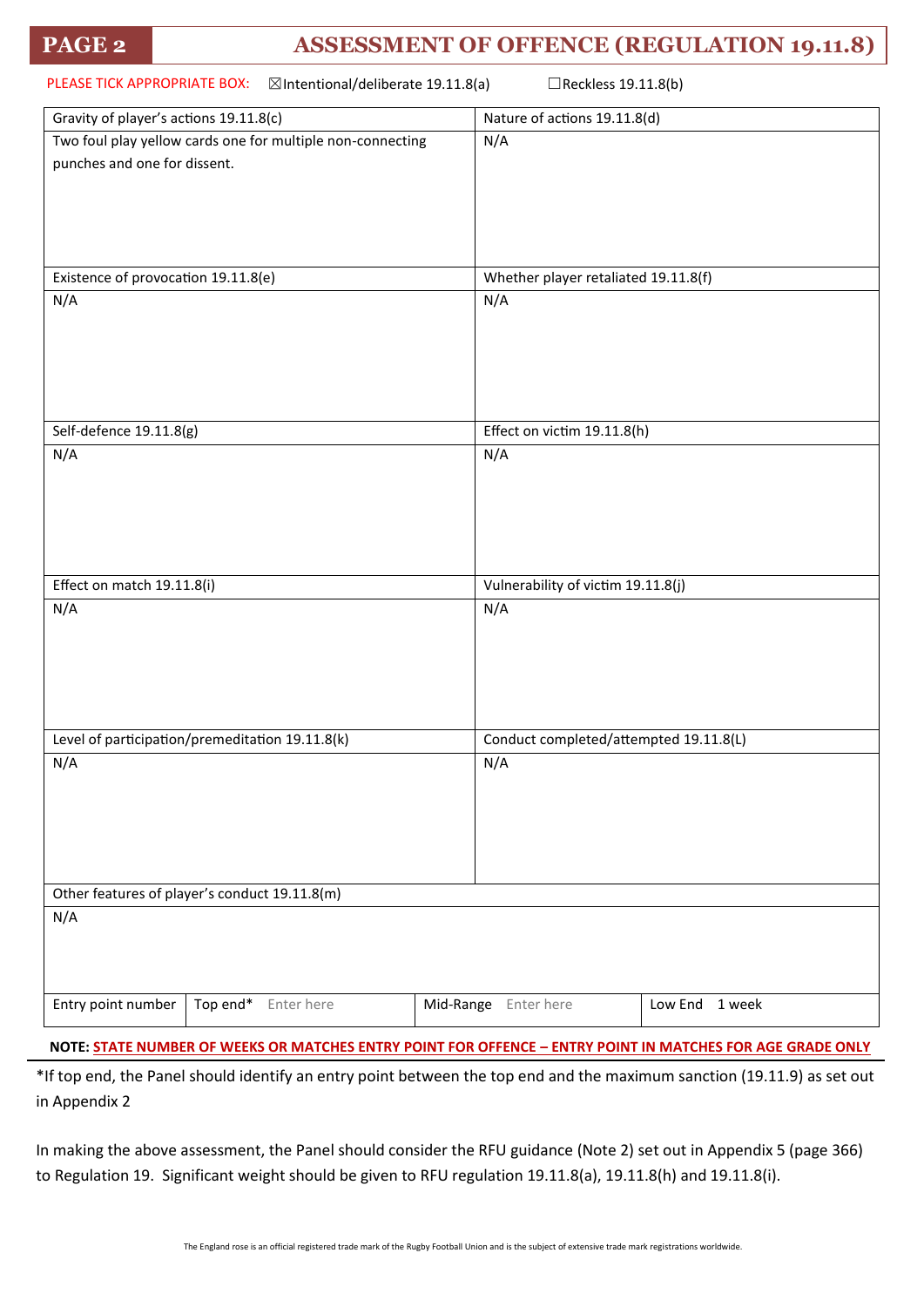Click here to enter text.

### **AGGRAVATING FACTORS (REGULATION 19.11.10)**

Player's status as an offender of the Laws of the game 19.11.10(a)

N/A

Need for deterrent 19.11.10(b)

N/A

Any other off-field aggravating factors 19.11.10(c)

N/A

N/A

Number added on: **N/A** NOTE: **AGGRAVATING IN MATCHES FOR AGE GRADE ONLY**